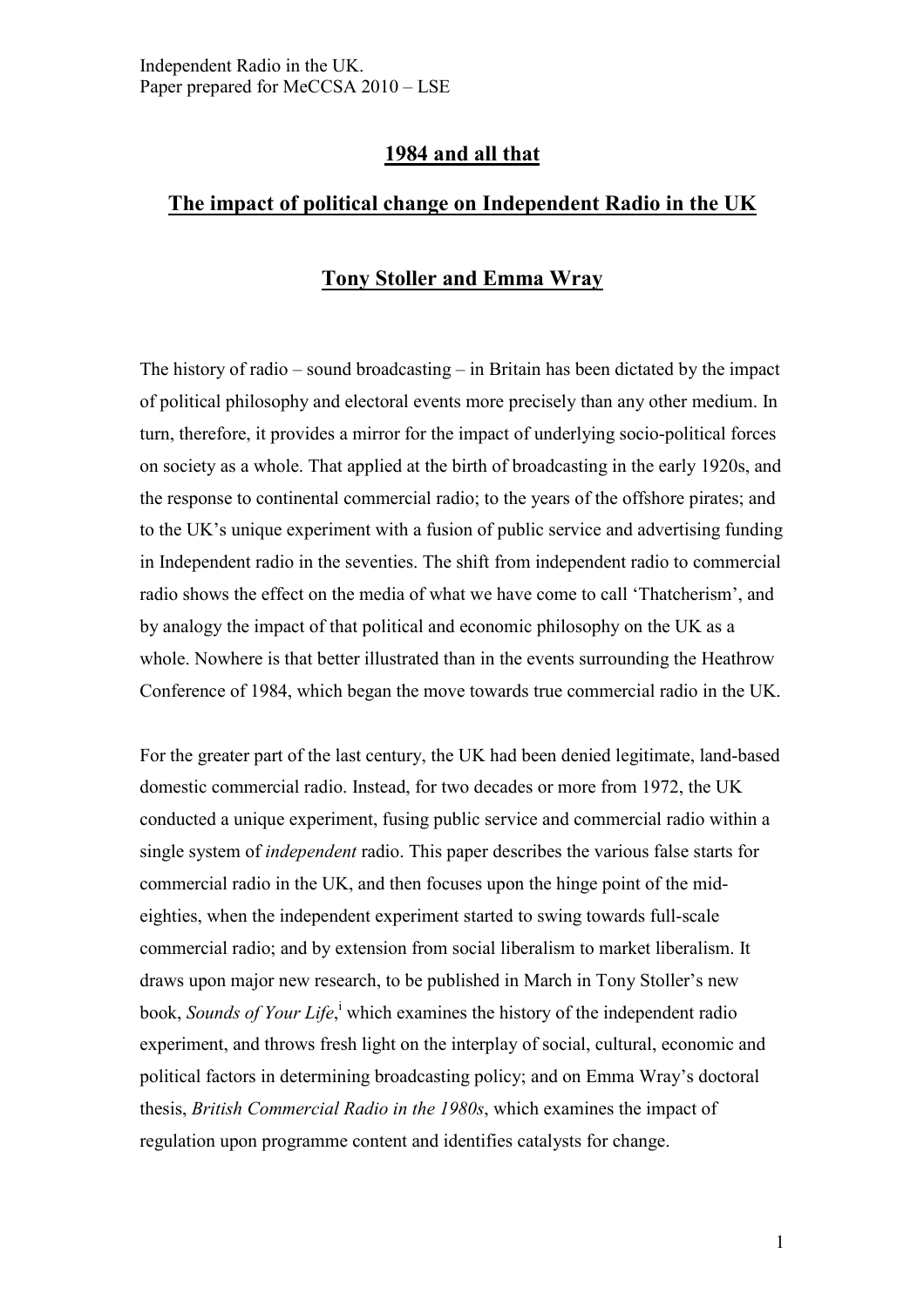The contrasting histories of the introduction of radio as a mass medium in Britain and the USA are well known. After experiments before and during the Great War, America opted for an unconstrained commercial model. Westinghouse launched KDKA on 2 November 1920 – probably before the company had actually received its licence to broadcast – and a rush of stations followed. By the end of 1922 there were more than 550 commercial radio stations in the US, owned among others by nearly 70 newspapers, and more that one and a half million radio receiver[s.](#page-18-0)<sup>ii</sup> There was chaos, but also commercial energy.

The political consensus in Britain at that time was horrified by both. Thus when the British Broadcasting Company was created in October 1922, it established the principle of 'unified control' of radio broadcasting; i.e. monopoly provision. Finance would come from a licence fee, charged to those who wished to operate radio receivers. In line with the political demands of those years, radio was to have a social purpose, characterised in the Reithian triptych, 'to inform, educate and entertain." On 1 January 1927, the British Broadcasting Corporation was constituted by Royal Charter, and an exclusively non-commercial, monopolistic model for British radio was enshrined for 45 years.<sup>[iii](#page-18-0)</sup> Britain was still – despite the impact of the Great War – a hierarchical, deferential and formal society, and the new medium was going to reflect that wholly.

Commercial radio, however, was available to British listeners in the years between the wars, coming from stations operating in English from the near continent. Leonard Plugge's International Broadcasting Company (IBC) established Radio Normandy in 1930. Its rival, Wireless Publicity Limited, swiftly established the English language service of Radio Luxembourg. They were soon to be followed by others: Radio Paris, Radio Toulouse, Radio Côte d'Azur.

These stations were a huge popular success. By 1935 one out of two British listeners interviewed listened to Radio Luxembourg regularly on Sundays[.](#page-18-0)<sup>iv</sup> By 1938, the commercial stations had 64 per cent of the available morning audience, with the share falling to 36 per cent across lunchtime but rising to a peak of 70 per cent by late afternoon[.](#page-18-0)<sup>v</sup> A social study by Quaker philanthropist Seebohm Rowntree, published in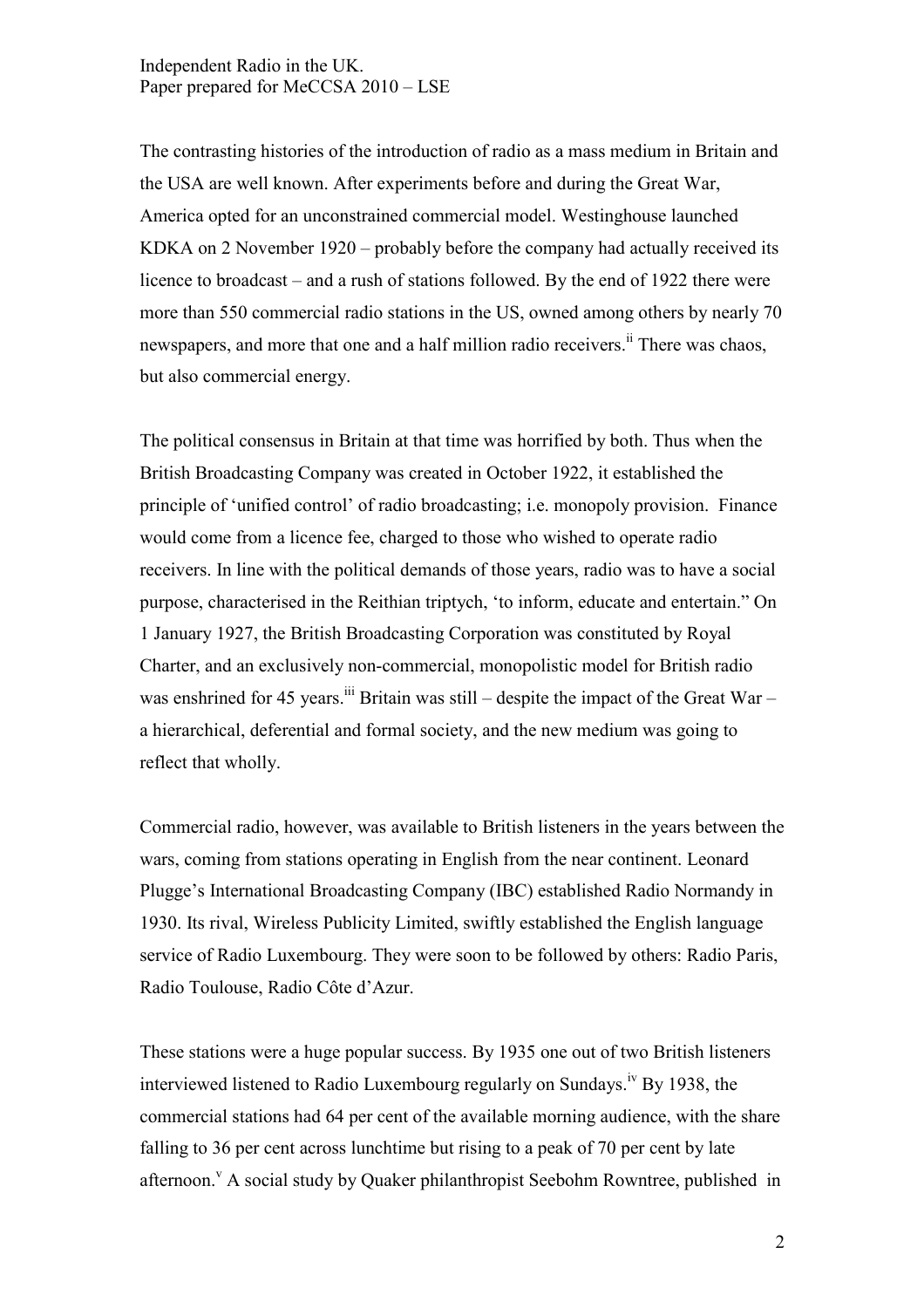1941, found the most popular single programme was the "Littlewood's Pool Programme from Luxembourg on Sunday at  $1.30$  pm". <sup>[vi](#page-18-0)</sup> Yet their popular success was not matched by political support. Government endorsed attempts at a BBCdominated International Broadcasting Union meeting in Lucerne in May 1930 to forbid frequencies to stations broadcasting "the type of programme which is essentially based on the idea of commercial advertising in the international field". Vii

The Second World War determined the issue. By 1945, it had become part of the British consciousness that radio was what the BBC does, and how it does it. Thus the Beveridge Committee in 1949, just as much as the Ullswater Committee in 1935, had no time at all for the notion of UK commercial radio. When the lobby for commercial television got started, leading the birth of ITV in 1955, the radio debate was not even worth having. The UK was still a structured, directive society, promoting what we would now call public and social enterprise within the wide sphere of public life. In an era of central planning and nationalisation, it could hardly have been otherwise. Radio Luxembourg – the only one of the pre-war transmitters which escaped destruction during the Nazi occupation of Europe – was tolerated in its sky-wave plagued niche, and provided the all-day pop music against which the BBC had resolutely set its face.

Commercial radio re-emerged on a broader front as a consequence of the initial dismantling of deference and public formality which came about as part of youth affluence in the sixties. That was reinforced by popular culture for younger people expressed chiefly through pop music, and made available by the technological innovation of the transistor radio. However, the old political dispensation was still not prepared to go quietly. The BBC, like the political class of which it was a central part, was resistant to the changing social reality. As Barnard makes clear, it decided to back the more wholesome skiffle, but to try to keep rock 'n' roll "at arm's length".<sup>[vii](#page-18-0)i</sup>

The offshore pirate radio stations started up in response to this official disdain for what young people might choose if allowed the chance. The first full station to broadcast to the UK was Ronan O'Rahilly's Radio Caroline, from the former Baltic ferryboat the *Frederica* on Easter Saturday 1964. Allan Crawford's Radio Atlanta,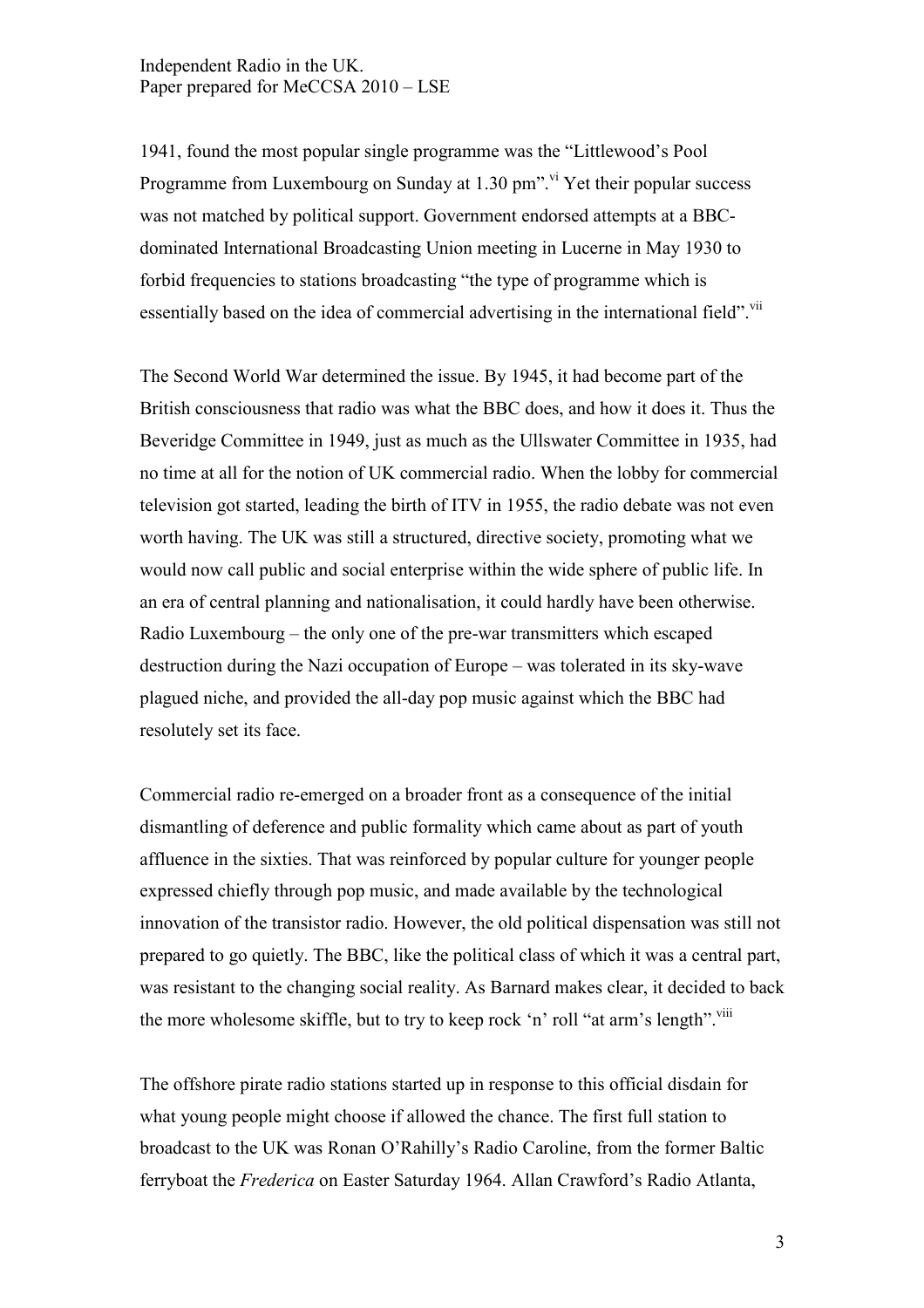broadcasting from the vessel now named *Mi Amigo*, began on 12 May, and Radio London from the *Galaxy* on 23 December.<sup>[ix](#page-18-0)</sup> They were hugely successful in audience terms, and the commercial radio lobby began to gain support within the governing Conservative party.

All the more frustrating for its backers, then, that news about the fall of Nikita Khrushchev – which might have denied Harold Wilson his very narrow electoral victory – was delayed until the day after polling in the October 1964 General Election. As it was, Labour came to power doctrinally opposed to commercial radio, and set about sinking the pirate ships. Almost all of those went off air with the passage of the Marine &c., Broadcasting (Offences) Act on 15 August 1967. The new White Paper had already been published, just before Christmas in 1966, and it was clear that "the BBC and its allies have won all along the line in their rivalry with commercial interests for the favours of the Postmaster General[".](#page-18-0)<sup>x</sup>

The BBC was handed the pop portfolio, as a new national radio service – Radio One – and commercial radio slipped back to be the policy of an opposition party seemingly in disarray. They went into the 1970 General Election with a manifesto commitment to introduce local commercial radio, but with little hope of winning. Nevertheless, alongside the Conservatives' principled commitment to commercial radio there was more than a hint of political opportunism too. 1970 was the first General Election with a lowered voting age of eighteen. Street (2001) argues that this positioned commercial radio as a possible 'election winner', marketing Tory politics to a new, young [e](#page-18-0)lectorate<sup>xi</sup>. Pirate radio had enjoyed wide popular support, and had in turn offered covert and sometimes open support to the Conservative Party. An independent market research poll by Louis Harris in November 1969 argued that seventy-four percent of young people aged between 16 and 19 were in favour of local commercial radio, which they hoped would be a reincarnation of the pirate ships' sound.<sup>[xii](#page-18-0)</sup> Barnard supports this point, suggesting that for a supposedly youth station "Radio One's audience by 1970 was neither particularly young, nor was it offering a surfeit of what any listener to the pirate stations would have defined as 'pop material'".<sup>[xiii](#page-18-0)</sup>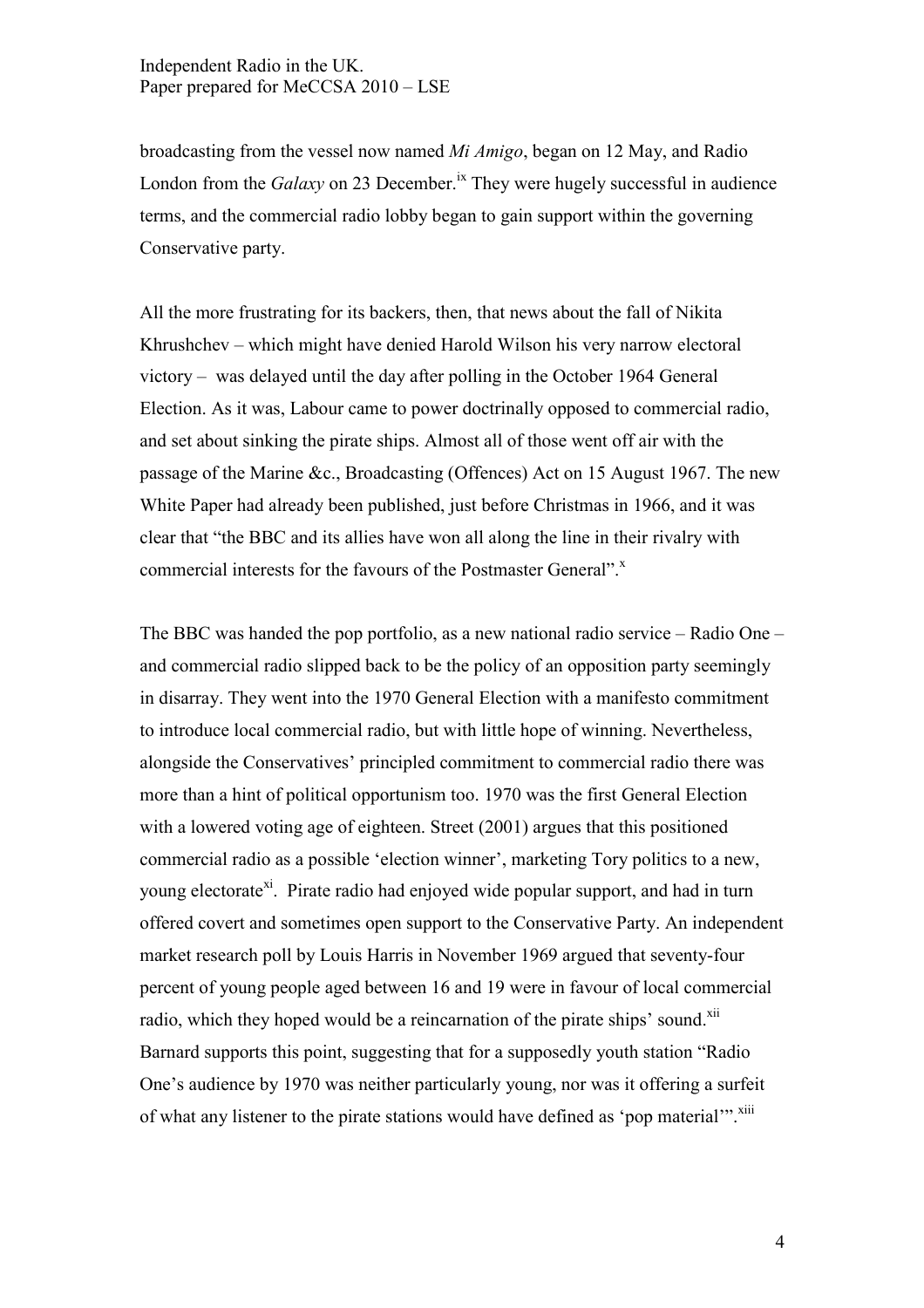Chance affected the outcome of the General Election in 1970, just as it had in 1964. Four days before polling, England lost a World Cup quarter final to West Germany, after leading two nil. Wilson's quip "have you noticed how we only win the World Cup under a Labour government?" had come back to haunt him. The feel-good factor he had hoped for from the soccer championship changed instantly to disappointment, and the election was lost when public opinion changed in the final couple of days of the campaign.

In came the Conservatives, pledged to introduce local *commercial* radio, but they delivered something rather different. The new medium was called, with conscious intent, *Independent* Local Radio (ILR). The political centre still had no room for unrestrained commercialism in broadcasting. Instead, they legislated for local public service radio, funded by advertising (but not sponsorship), and with a detailed set of statutory obligations overseen by an extended version of the Independent Television Authority. The decision to combine radio with the television regulator had major implications for the sector. In line with Independent Television (ITV), private radio in the UK was to carry extensive public service obligations, merely provide a programme signal for broadcast by the Authority's transmitters, and be strictly limited in its ownership and its commercialism.

This is integral to understanding the complexity in developing non-BBC radio in the UK. The Independent Broadcasting Authority (IBA) came into existence on 12 July 1972, with a brief which was linked to the true state of political expectation in seventies Britain. Contrary to the myths nowadays believed, other than among the younger generation the sixties were not a time when people discarded all their prior assumptions. Most still clung to some of the tradition, caution and deference which characterised the society they understood. Just as Britain had rejected the American model of radio in the twenties, because it then represented a mismatch with the spirit of the times on this side of the Atlantic, so the arrival of Independent Local radio (ILR) still meant blending the pop revolution with continuing restrictions and public obligations, which were widely acknowledged to be essential.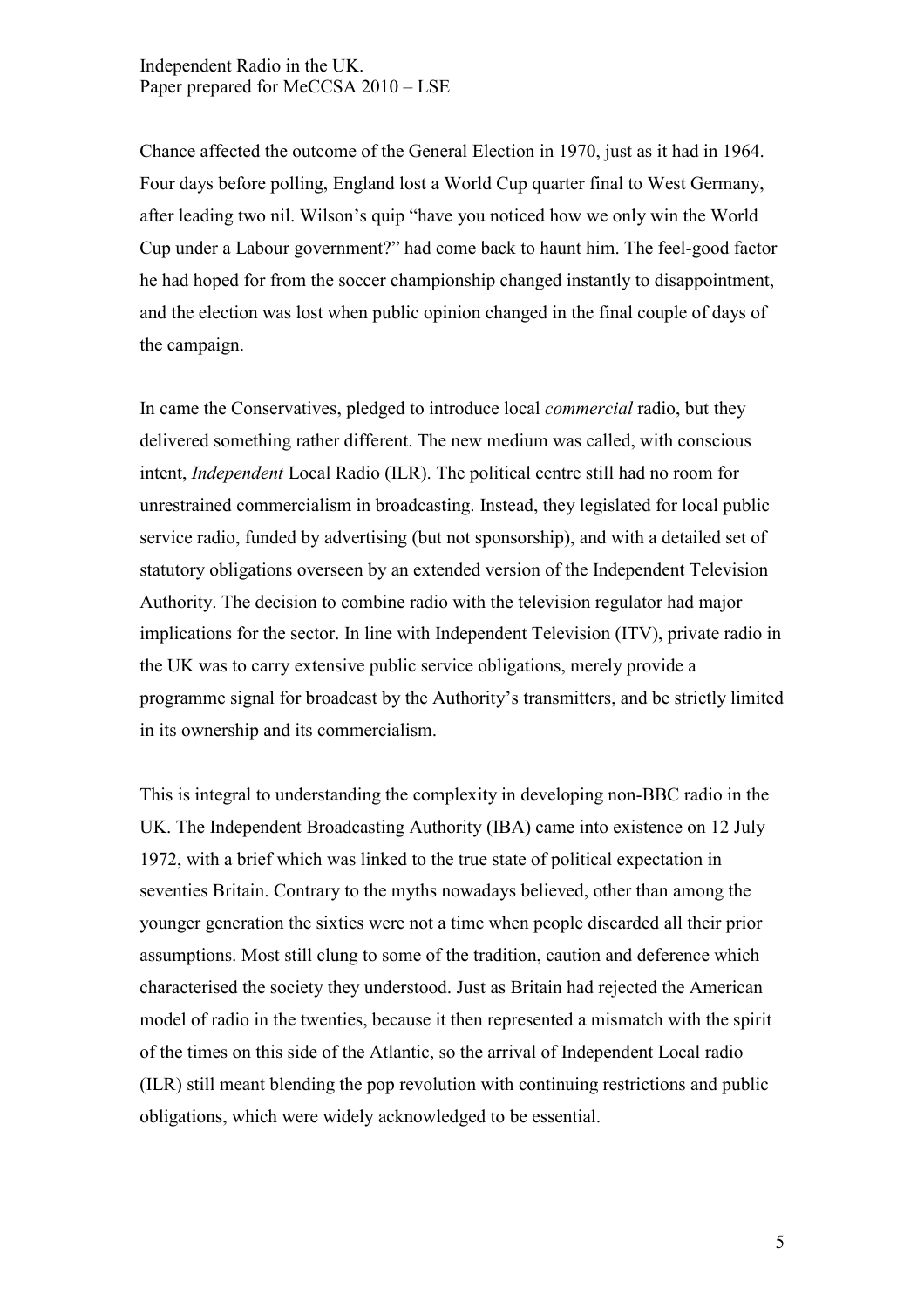From 1973, until the wheel turned in 1990, ILR stations produced a full range of speech content, including hour-long documentaries, regular features, extended news programmes and phone-ins. A wide range of specialist music was also a requirement – with more than half an ear to musical education – and the stations' schedules reflected this. Every station (apart of course from the News/Speech franchise held by LBC) was expected to broadcast a full range of separate genre specialist music programmes; typically including classical, country, jazz, folk, rock, so-called 'ethnic' and more.

We take the view that the obligations imposed by ILR's public service remit had a positive effect on ILR's content quality. The IBA's regulation obliged broadcasters and producers to hone their production and programme research skills in a manner which was intended to match so far as possible the BBCs approach to programme-making. A number of stations had full-time drama departments; all essayed ambitious documentaries, which were regularly syndicated across other stations as part of the Programme Sharing Scheme<sup>[xiv](#page-18-0)</sup>. This approach was underpinned by the secondary rental mechanism, intended as a tax to guard against excess profits. Described by Gillian Reynolds as 'John Thompson's masterly invention', this kept the money raised within the ILR system, for use by the IBA or the stations themselves, rather than leaking out to the Treasury's Consolidated Fund as was the case with the ITV Levy. Secondary rental therefore funded programmes, content and training initiatives, and projects such as the live broadcasting or Parliament, which brought ILR up as a genuine competitor for the BBC's formal output, with the newcomer on occasions outstripping the Corporation.

The Programme Sharing Scheme demonstrates the nature of the relationship between regulation and programme content requirements. Almost solely as a result of this regulatory and statutory intervention – itself a product of political expectation both as regards content and profit-limitation – independent radio during this period could be innovative and deploy a remarkable breadth and range of independent programme and production skills. In turn, the shared programmes themselves serve also as an historical document and social commentator. Much of the material places the issues and themes surrounding British society in context and demonstrates attitudes and behaviour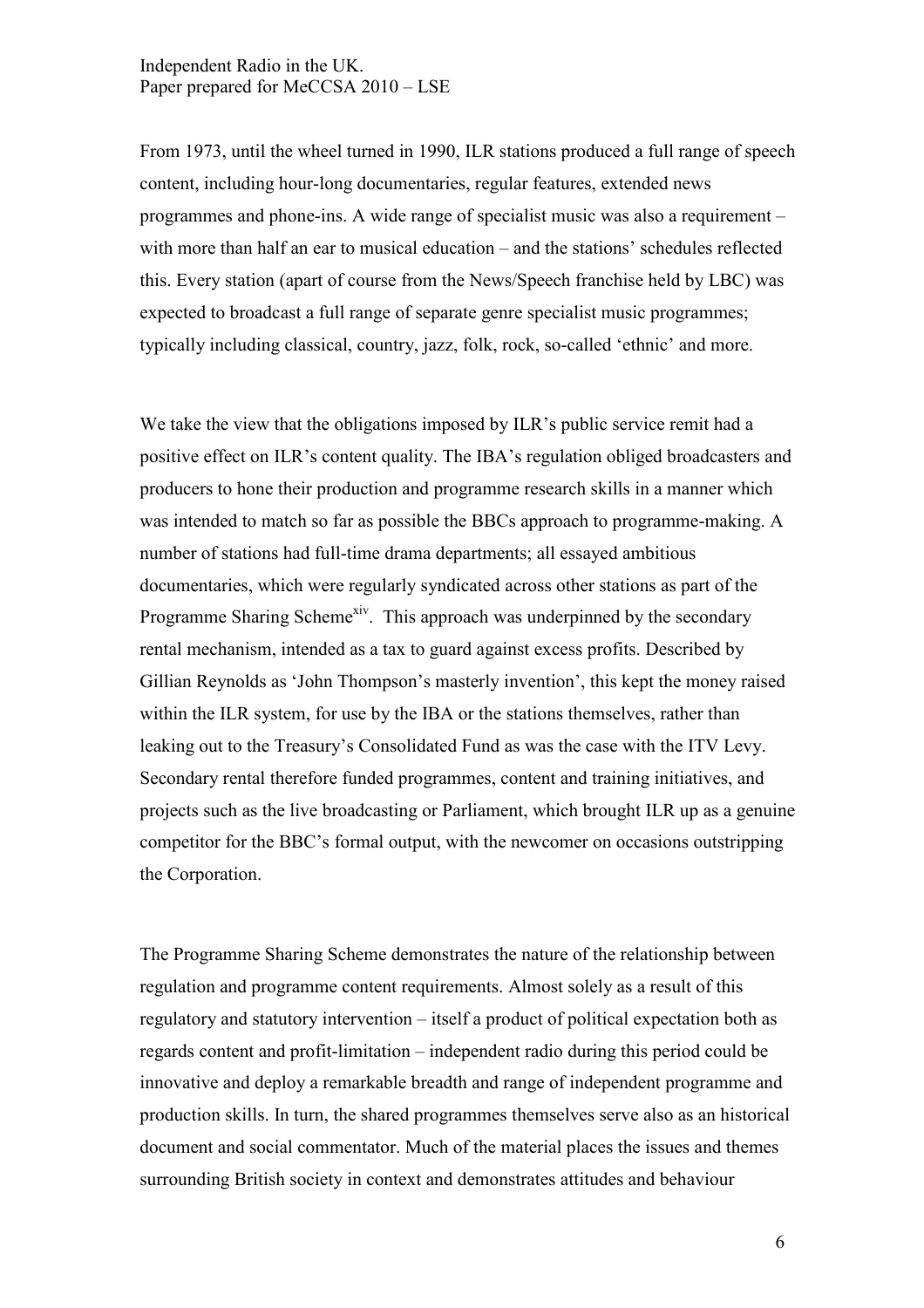prevalent during the 1980s. One such programme is a one hour documentary called *AIDS – The Facts*. Produced by LBC and broadcast in 1987, at a time when the UK death toll from this newly recognised disease was just 300, the programme was made to support the Conservative government's campaign entitled Don't Die of Ignorance, which involved sending a leaflet to every household in the UK. Other compelling and challenging documentaries included *The Boat People – a New Home and a New Life*, which discusses the problems facing the Vietnamese Boat People during their resettlement in Newcastle (Metro Radio, 1986); and *Kent Miners*, (Capital 1984) where coal miners and their wives discuss the social and financial problems of their daily life, during the Miners' strike. $<sup>1</sup>$ </sup>

The establishment of *independent* radio had continued through the seventies and into the early eighties. Although the first ILR stations, launched in October 1973, found the going bitterly difficult, once the worst of the seventies recession began to ease the system came to be seen to be working remarkably well. When Wilson returned to office in 1974, Labour contented itself with limiting the number of ILR station to 19, pending the inquiry into broadcasting by the Annan Committee, By the time Annan reported, ILR audiences were over 14 million, and the stations collectively had won almost a third of radio listening in their areas.<sup>[xv](#page-18-0)</sup> Radio advertising revenue for those 19 stations reached £33,204m in 1979, suggesting a secure commercial future despite the public service obligations. In a lecture in January 1976, the IBA's Director of Radio, John Thompson, had allowed himself some rare publicly-expressed satisfaction. "On the independent broadcasting side, there is common ground for believing that one of the most fruitful areas for broadcasting development is for local radio throughout the UK on an independent and self-financing basis."<sup>[xvi](#page-18-0)</sup>

Thus it was no surprise when, after Annan, the IBA was given the go-ahead to expand ILR across most localities in the UK. This approach, endorsed by the Conservative government which replaced Callaghan's dying administration in 1979, seemed to have confirmed that this model of *independent* radio was the foreseeable future for

 $\overline{a}$ 

<sup>&</sup>lt;sup>1</sup> The failure of the National Union of Miner's counter-revolution at Orgreave Colliery in 1984 and afterwards offers a neat historical synchronicity with the events which were to spell the end of the *independent* concept of local private radio.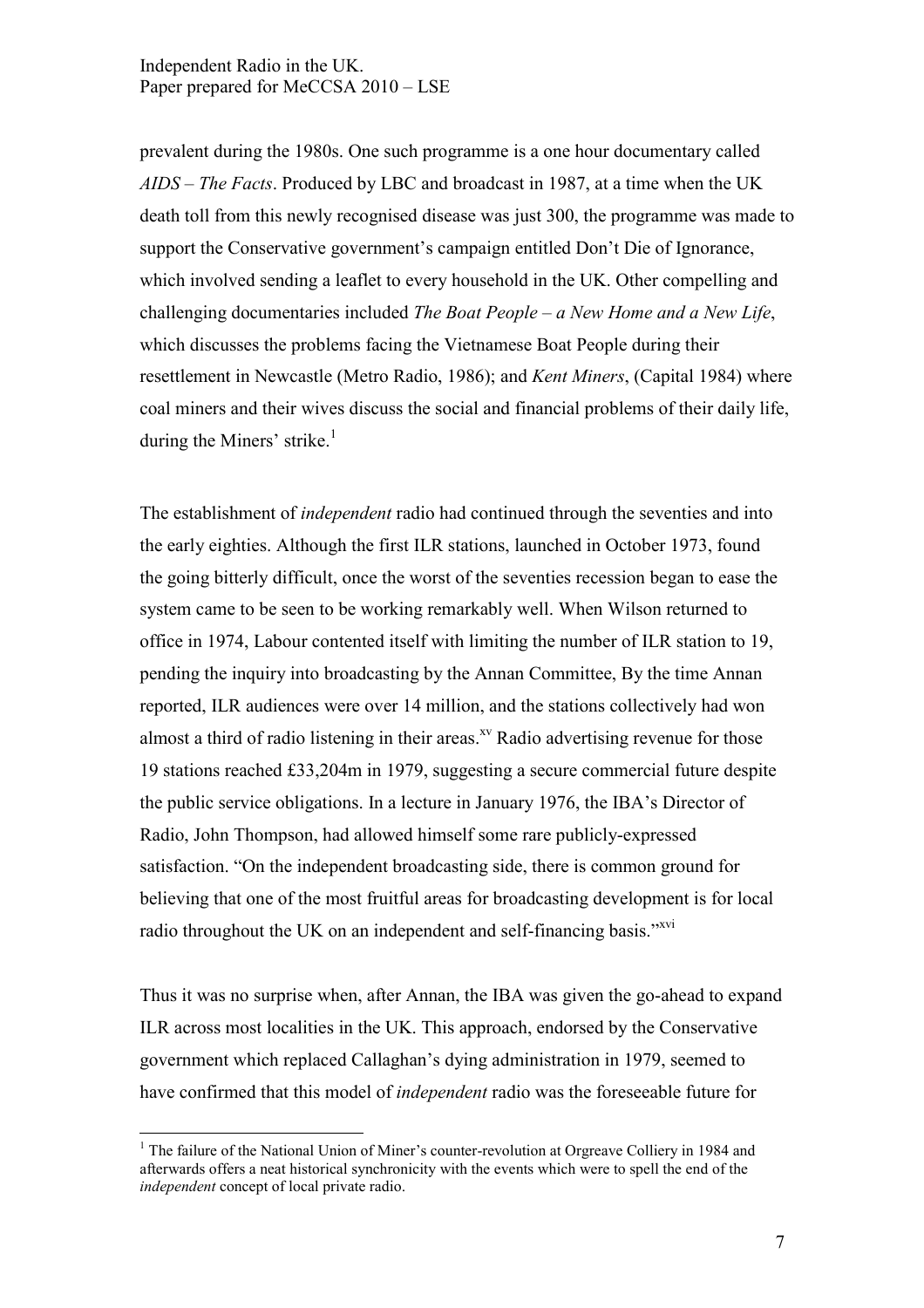non-BBC radio in the UK.<sup>2</sup> These were still not unconstrained *commercial* radio stations. It can be argued that those same public service obligations – requiring essentially local output, local and national news, information and features, plus a wider range of music than a *commercial* approach would ever have contemplated – underpinned ILR's success. Through the seventies that caught the mood of the times, socially, politically and economically.

However, 1979 was not one of the routine General Elections which had been the rule since 1951, with the two major parties swapping turns around a set of centrist policies. This was a seminal election, bringing revolution from the right of the political spectrum. Margaret Thatcher set out to destroy the previous consensus and to bring the characteristics of the market to replace the social engineering which had dominated the previous three decades.

The economic and the social climate in 1980-81 posed problems for ILR. There was widespread industrial unrest, with large-scales strikes by steelworkers. A recession was underway, creating 2.7 million unemployed by 1981 (Marr 2007). Rioting, triggered by racial tension, broke out in Brixton, London and Toxteth, Liverpool. IRA prisoners went on hunger strike. The anti-nuclear campaign gathered momentum when the Government announced that American cruise missiles would be located at the Greenham Common airfield, and the protest camps came to embody a new radical coalition. With Thatcher committed to breaking the social market orthodoxy which had prevailed since the early fifties, the recession of the early eighties bit deep and was accompanied by levels of unrest every bit as challenging as the union-inspired "Winter of Discontent" which had destroyed the Callaghan government.

Thatcher's government was rescued by the Falklands War. "The so-called 'Falklands Factor' played a huge part in the government's recovery of popularity in 1982-3"<sup>[xvii](#page-18-0)</sup>. It also had the effect of confirming the competence and relevance of ILR news output, at a time when the BBC might have been expected to dominate. The central news service IRN, enabled stations to produce news broadcasts. Radio Victory, the ILR

<sup>&</sup>lt;sup>2</sup> By the end of the nineties there were to be 248 ILR stations in operation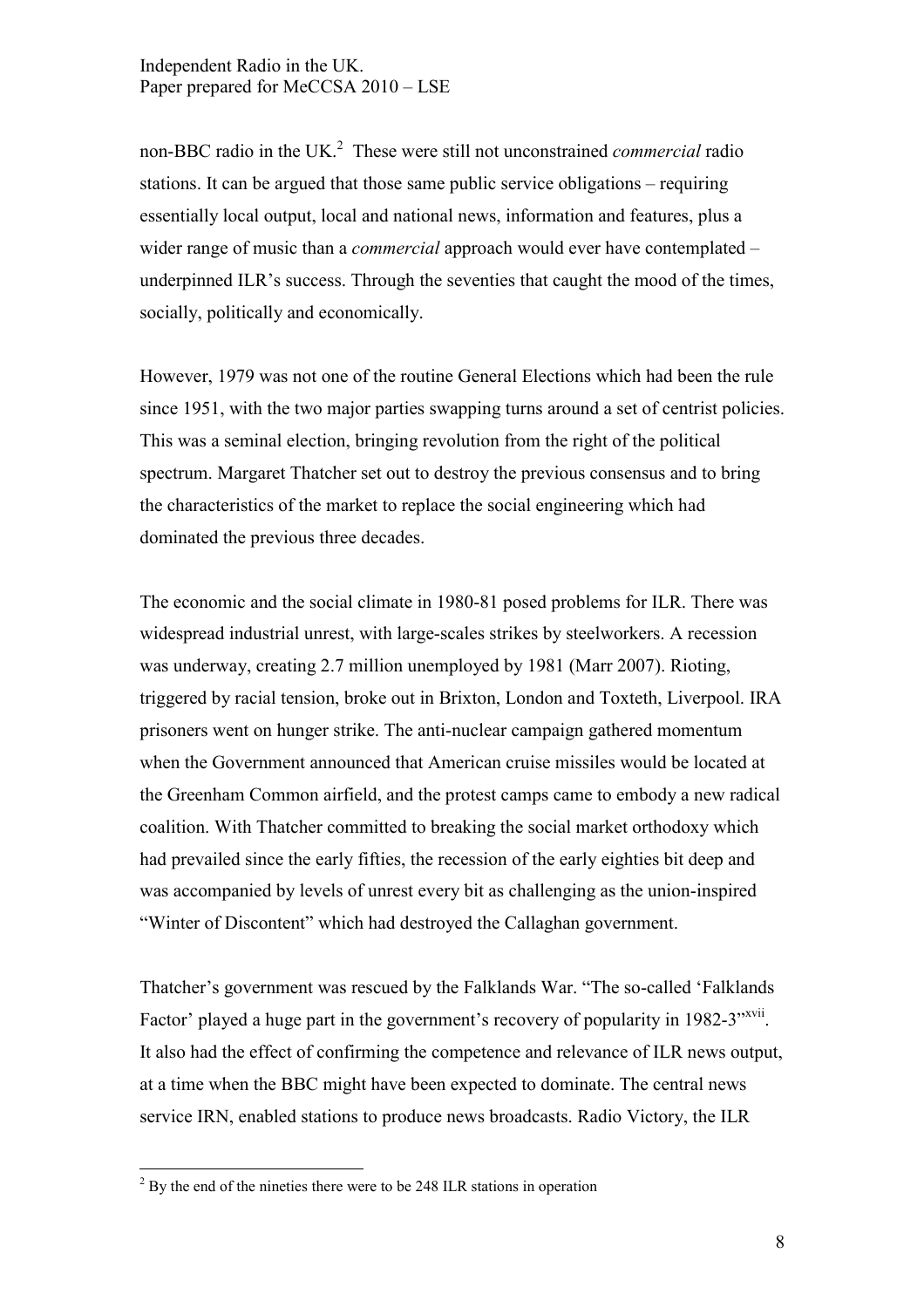station for Portsmouth, was integral to the coverage and support for naval communities. In that context, we consider that this demonstration of its public service ethos was an immediate gain for ILR during the war, where each local station was able to offer full news coverage of the war – through a very credible Independent Radio News (IRN) – heightened by local relevance. It was personal, local, authoritative and immediate.

Corporately, though, between 1979 and 1984, ILR was still chiefly concerned with keeping its audiences and adding to its revenues, rather than fundamental change; and with the renewed expansion of the system, rather than overturning the system. However, as the ILR companies from a position of relative success observed the changes going on around them, they too began to yearn for the freedoms and opportunities of the era and were prompted to look for ways to throw off the shackles of the public service limitations inherent in *independent* radio. In doing so, they came to realise by the mid eighties that they would be working with the grain of a new political and economic settlement.

The proximate trigger for ILR's own revolution was the growth of rival broadcast media. The IBA after Annan was dominated by expansion, rather than liberalisation, in television just as much as radio. Already faced with the prospect of the start of Channel Four at the end of 1982, the industry's trade body, the Association of Independent Radio Contractors (AIRC) feared breakfast television and urged the IBA to delay until ILR coverage had reached 85-90 per cent of the UK. Initially the Authority relented, and when it awarded the franchise to TV AM in 1981 that was on the basis of a launch in autumn 1983. However, pressure from Peter Jay on behalf of the self-styled 'famous five', persuaded the IBA in June 1981 to bring the launch date forward to May 1983. This dismayed AIRC, which felt that "when the Authority has made a decision stating that it had regard to the effect on Independent Local Radio…it should abide by that decision when the circumstances are not materially different from those that pertained when the decision was made".<sup>[xviii](#page-18-0)</sup>

Dismay turned to anger when an advance of a further three months was agreed in May 1982. A delegation from the ILR companies, led by the current AIRC Chairman Terry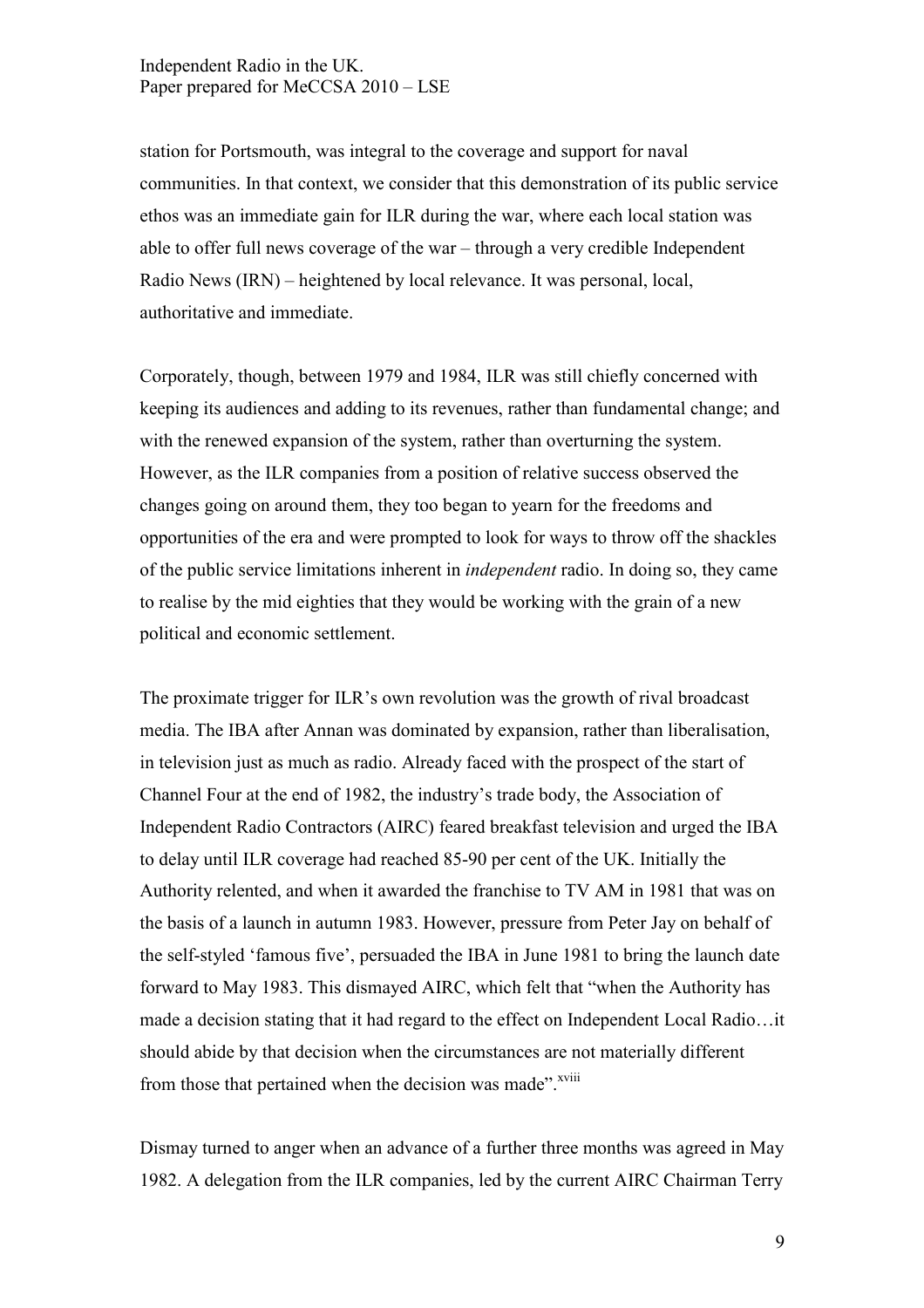Smith, met the full Authority on 4 November 1982 where they raised issues over the many apparent concessions to TV AM, and their own straitened circumstances. They gained nothing on this point, and TVAM launched on 1 February 1983, two weeks after the BBC's *Breakfast Time.* Despite its difficult launch, and all TV AM's subsequent troubles, the IBA's repeated concessions to the television company reinforced the growing view within AIRC that they were poorly served by their regulator. New television opportunities were becoming dominant, which was to their direct disadvantage.

Similar issues arose early in 1984, when AIRC got wind that ITV was pressing for a move into 'coffee time television' on weekday mornings, shifting its schools programmes to Channel Four. When in July 1985 AIRC's efforts to get the IBA to agree to radio companies diversifying into magazines and periodicals went sour, Richard Findlay wrote to Whitney, as much in sorrow as in anger: "When the Authority decided to proceed with Channel Four, we warned that a sudden glut of television advertising minutage would have an adverse effect on our revenues. When the Authority decided to proceed with breakfast television, we warned that the BBC would not sit still, and the combined effect of the two breakfast television services would have an adverse effect on our audiences…Why does the IBA do something like this, particularly at a time when we are trying so hard to establish harmony between us?"<sup>[xix](#page-18-0)</sup> That changed nothing. AIRC, estimated a loss of 300,000 listeners each week and revenue shortfall of  $£3.6m$  a year, $^{xx}$  $^{xx}$  $^{xx}$  but ILR lost the 'coffee time television' battle too, with schools' programming shifting to Channel Four from September 1987.

That was not the only competitive threat. In March 1983, Home Secretary Willie Whitelaw announced that the UK would seek international approval for the allocation of VHF frequencies for a new independent national radio network, along with a further BBC service on VHF. INR was now in play. Whitelaw told the House of Commons that "the IBA has proposed that one of the new national networks should be used to provide an independent national radio service. The government finds this proposal attractive, provided that satisfactory financing arrangements can be developed."[xxi](#page-18-0)

10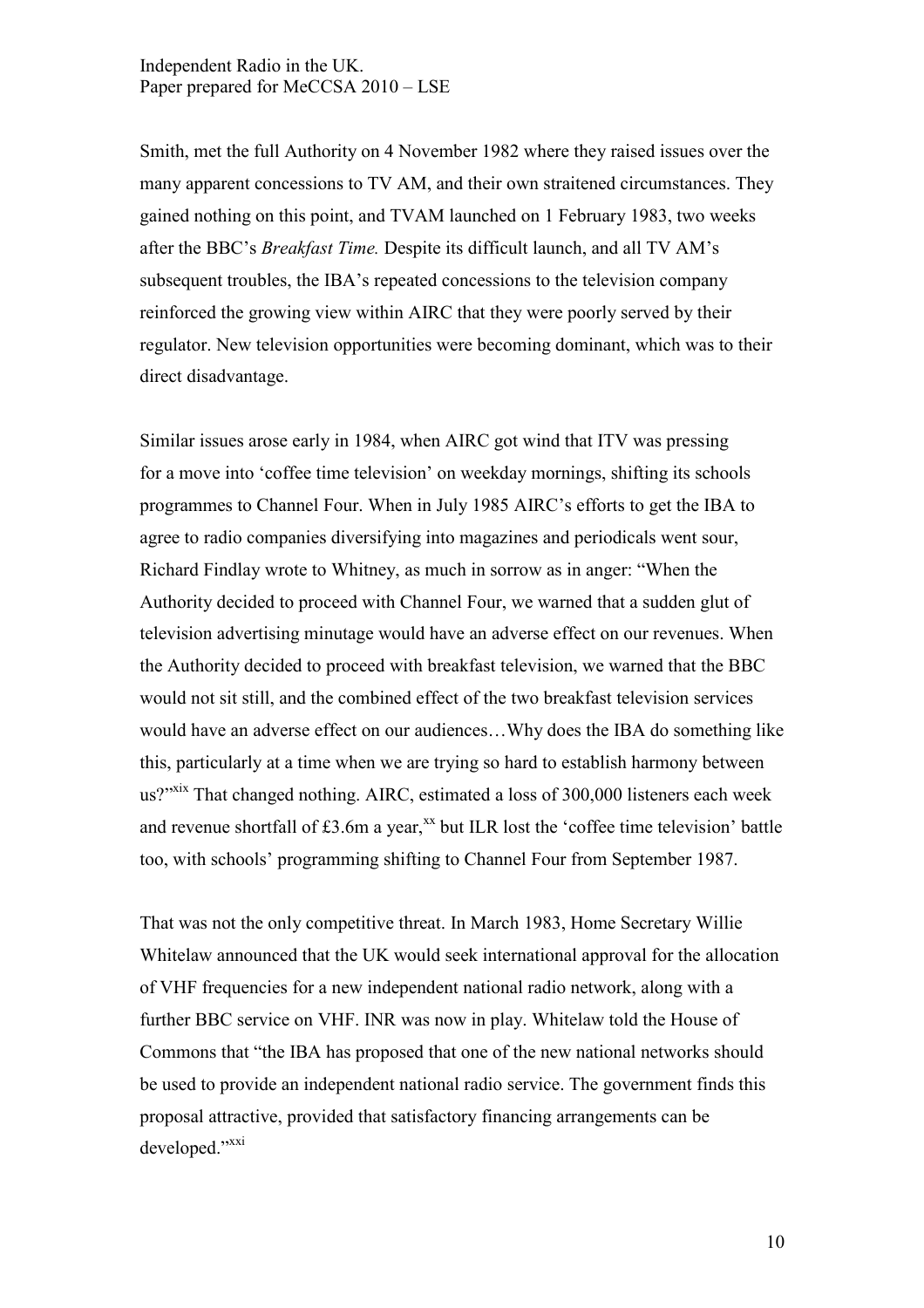The leaders of the ILR companies were starting to wonder where all this left them. Expansion in the number of stations, following the 1978 Green Paper and the 1980 Broadcasting Act, saw 38 stations on air by ILR's tenth anniversary in October 1983. Yet the rules under which they operated remained much as they had been ten years before. Each of the companies was, in principle, limited to owning just one station – except where 'rescues' were allowed – and trading in their shares was very restricted. ILR's commercial growth was constrained by limits on diversification, especially into free newspapers. There were tight rules on sponsorship of programmes, although these were freer than for ITV, and the IBA considered that allowing such 'co-funding' of radio programmes was generously liberal. The companies were particularly exercised by their high level of 'fixed' costs, of which primary and secondary rental were directly imposed by the IBA. From the stations' point of view, the Treasury levy, their music royalties, payments to musicians and fees to IRN also came, in effect, from the same regulatory regime. These were the years of increasing commercial freedom in the newly-sanctified 'free market', and ILR wanted some of that too. At least one normally prosaic MD was moved to confused hyperbole. "We should not be afraid of freedom: ILR has nothing to lose but its chains. Freedom is unlikely to kill any cherished pheasants or make the cows go dry. It might radically increase their yields."<sup>[xxi](#page-18-0)i</sup>

1984 – just like 1997, in more recent memory – seemed the key year in a prominent, poignant and prophetic era. The Thatcher government's second term, and the growth of media technology, encouraged a more ambitious and assertive commercial radio industry, while technological developments and the rise of information technology were becoming a key characteristic of this period and integral to social reform.<sup>[xxiii](#page-18-0)</sup> Vinen senses a marked step-change in the Conservative party's approach to policy making in 1984, following its convincing 1983 election win where the "economic benefits of Thatcherism seemed more dramatic and more widely experienced and sometimes seemed to offer people the very thing that the first Thatcher Government had defined as being impossible – money for nothing".  $^{xxiv}$  $^{xxiv}$  $^{xxiv}$  Critical political, economic, social and cultural events which took place in 1984 confirm its prominence in history. The Miners' Strike, privatisation of British Telecom, the Ethiopian Famine that culminated in rock concert, Live Aid and US President Reagan's endorsement of

11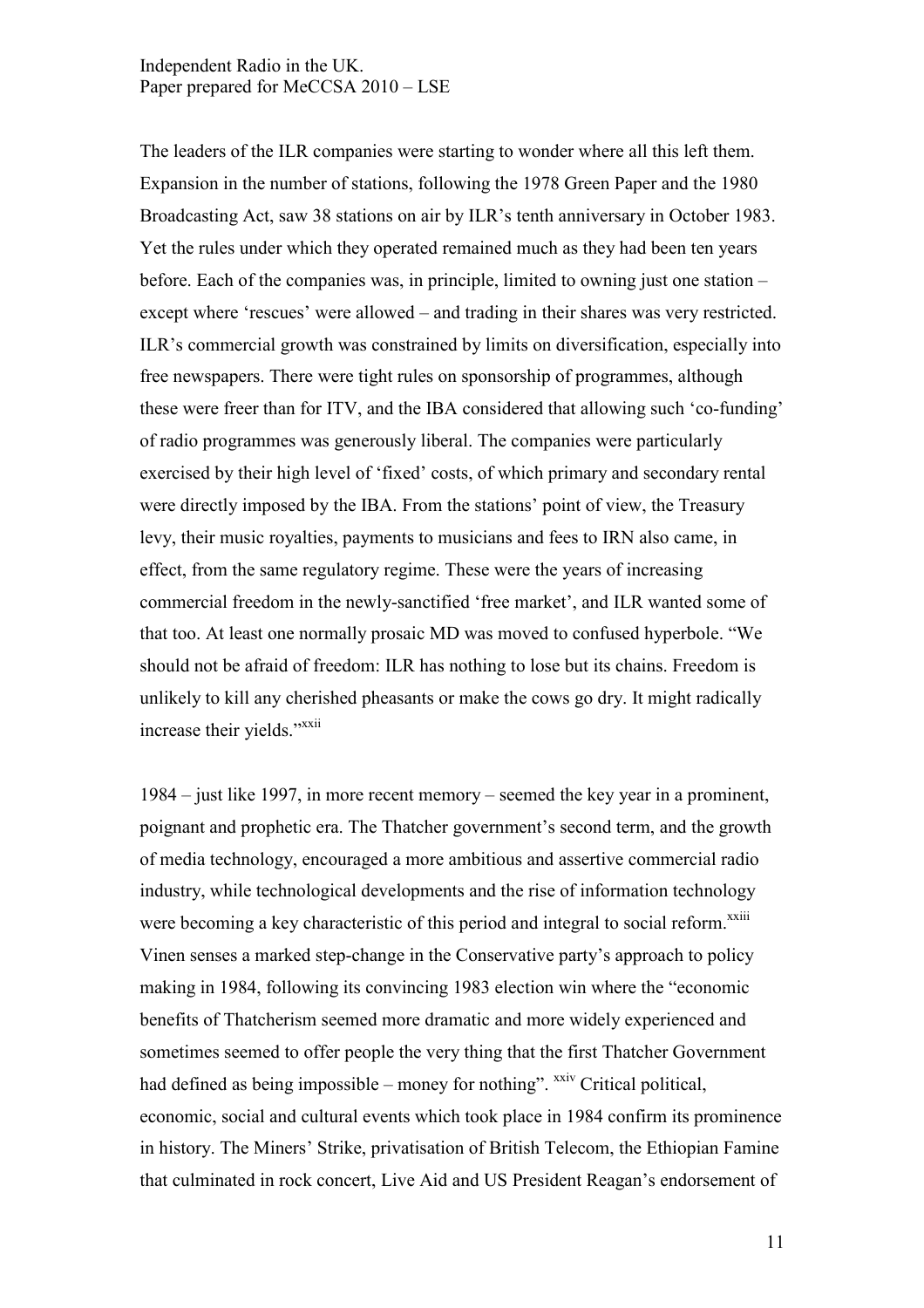the 'Star Wars' nuclear defence system, are global examples. Significant on the health agenda was the emergence of AIDS, which created shifts in attitude towards sexuality and a "new frankness".<sup>[xxv](#page-18-0)</sup>

While the UK was undergoing substantial political, social and cultural change, commercial radio was also going through a quiet revolution. Frustration and concern over the business model was mounting; the desire to create radio for segmented audiences to increase revenue and ratings was becoming ever more urgent, given the imminent arrival of new communication technologies. For what was still *independent*  radio, there were three additional triggering factors alongside the companies' commercial aspirations: first, the IBA's reluctance to share its plans for Independent National Radio (INR); second, the emergence of a new breed of unlicensed radio stations, most notably an offshore American service, Laser 558; and third, the Government's intention (later aborted) to license directly a community radio 'experiment'.

It was the chairmen of the original 19 ILR companies who took the first initiative early in 1984, forming themselves into a potential lobbying group and meeting together separately from their MDs. Richard Findlay, then MD of Radio Forth, was that year's chairman of AIRC, and on its behalf met several of the ILR company chairmen to agree a common way of moving forward. It was agreed by them, and endorsed by the AIRC Council on 30 May 1984, to convene a special meeting of AIRC, and then to take forward their case to the IBA and to the government. That meeting, which took place on 23 June 1984 at the Sheraton Skyline Hotel, became known as the 'Heathrow Conference'.

The conference debated eight resolutions, which had been 'composited' from the expressed areas of concern. That Saturday morning, the meeting considered the first four topics: that the development of community radio and/or independent national radio should take full account of the existing ILR system; that responsibility for independent radio should be moved to a new, separate regulator, with the companies owning and operating their own transmitters; that programming regulation should be drastically reduced; and that sterner efforts be made to curb land-based pirate radio.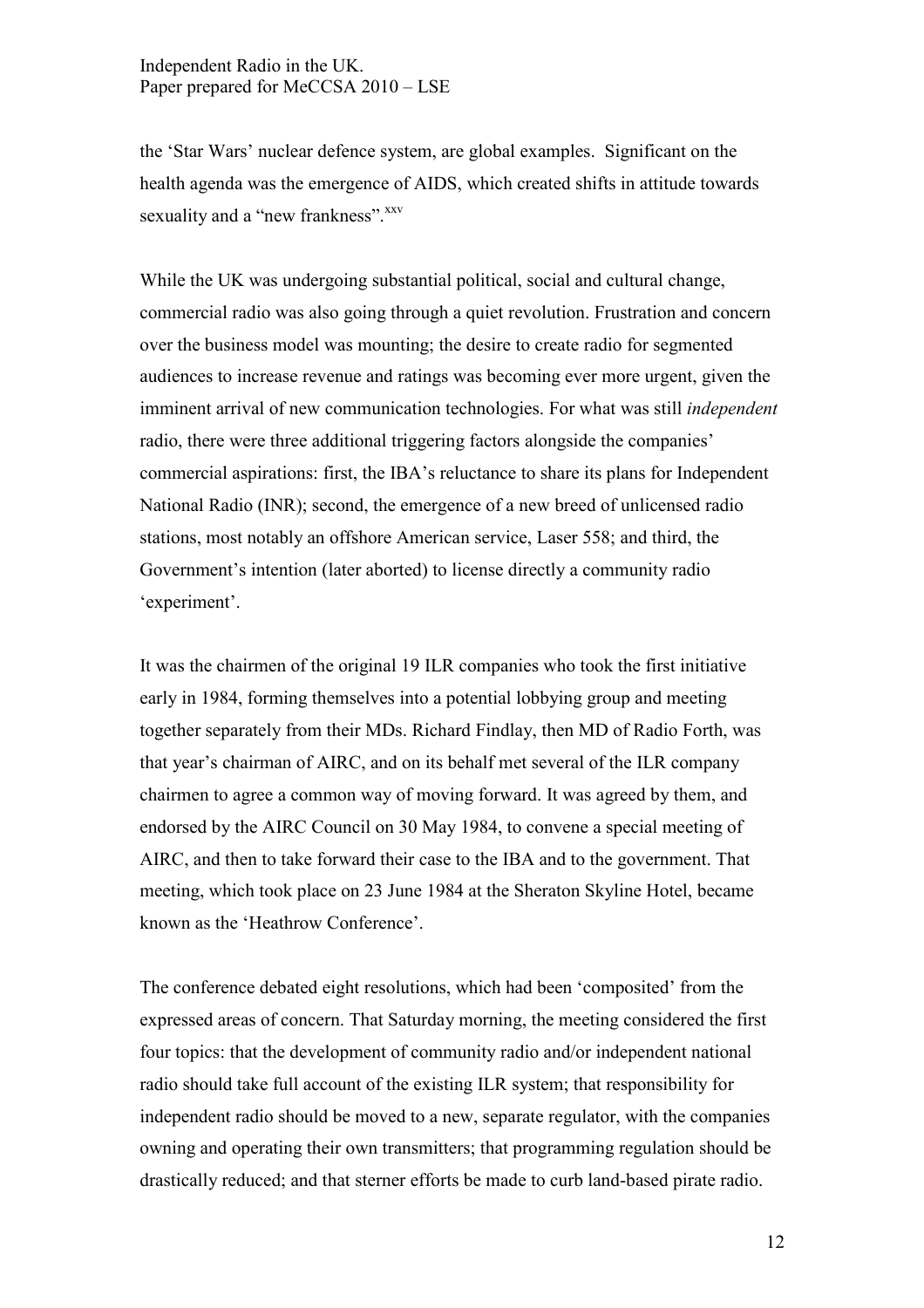The afternoon session discussed four more issues: that ILR companies should have greater commercial freedom; that sponsorship should be permitted for radio; that advertising controls should be eased; and that broadcasting from commercial premises should be permitted.

The conference unanimously adopted six resolutions, demanding major change.

"1. AIRC is concerned that UK radio developments now being contemplated are examined in the context of all independent radio, and requires the government, and the Independent Broadcasting Authority, to take full account of the possible effects of any changes or additions to independent radio on the existing ILR system.

2. AIRC requires that any funds drawn from Independent Local Radio by the Independent Broadcasting Authority must not be used for the provision of transmitters, or to meet any other costs, associated with the development of Independent National Radio.

3. AIRC resolves to commission EIU Informatics, as a matter of urgency, to carry out in-depth research into the various levels and consequences of radio de-regulation. EIU Informatics will also be asked to examine the IBA and its relevance to the current and future needs of ILR.

4. AIRC totally supports the most recent letter from the chairman of the Independent Broadcasting Authority to the home secretary on pirate radio. The association calls on the government to increase resources immediately, and use all the powers available to it, in order to halt at the earliest possible moment the blatant flouting of the Wireless Telegraphy Act 1949 and the Marine &c Offences Act 1967 by illegal broadcasters. AIRC resolves that, in the event Government does not take such actions, the members of AIRC will reconsider their own various statutory and royalty payments, currently costing the industry in excess of £13m a year.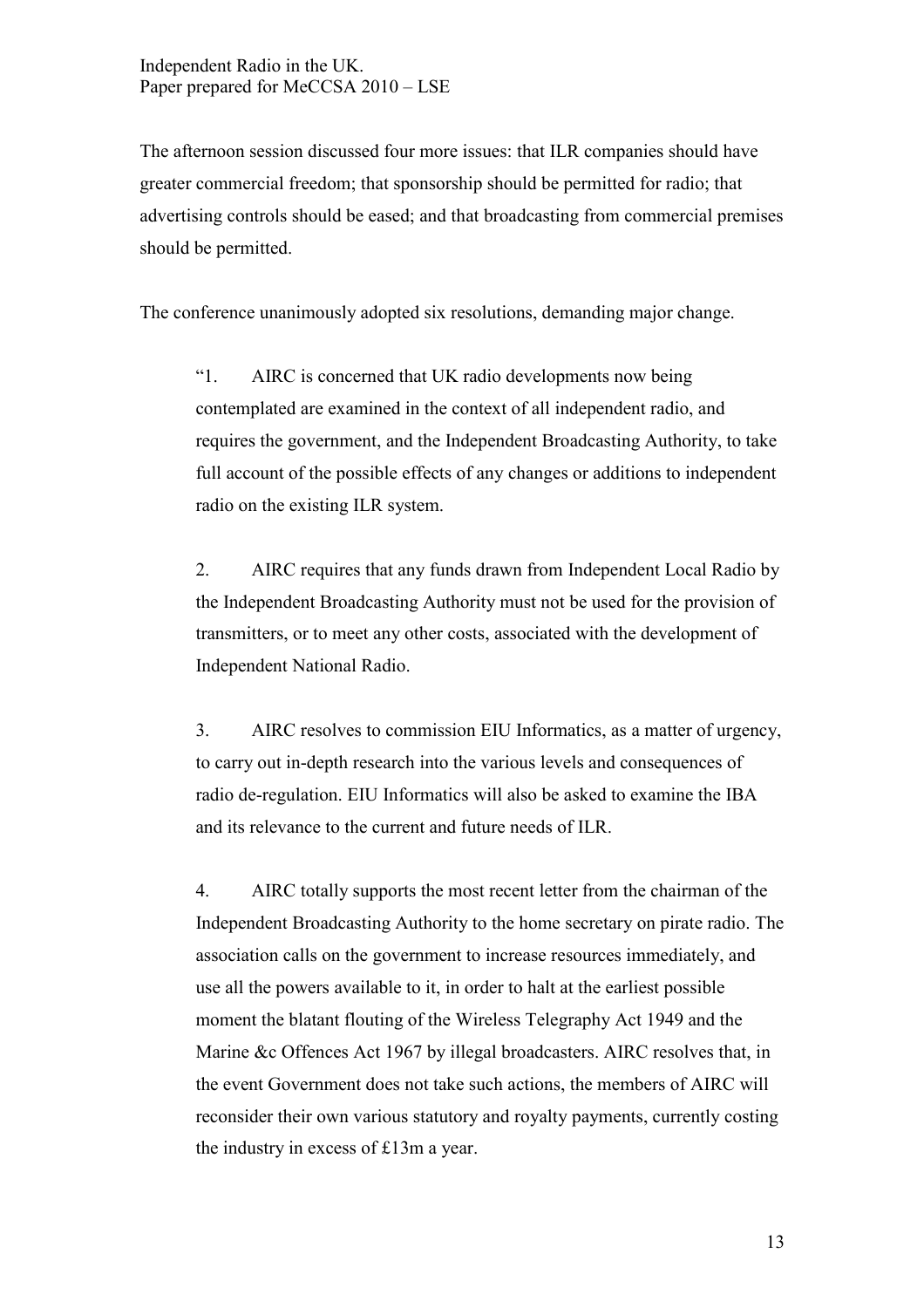5. Recognising the nature of the market place, independent radio companies in the UK should be able to trade with the same degree of freedom as other commercial enterprises, limited only by the explicit requirements of the Broadcasting Act, the Companies Acts and the laws of the land applicable to all businesses and private individuals. Accordingly, AIRC resolves to enter into immediate discussions with the Independent Broadcasting Authority, and others, to secure:

i. A substantial reduction in the current annual IBA rentals bill to companies of £6m and subsequent further reductions in rentals; ii. Reduction to an absolute minimum of IBA interference in company activities, including programming, broadcasting hours, advertising, technical standards, capital structures, shareholdings and diversification;

iii. A clear understanding that all forms of control will be reduced in accordance with the very much easier controls emerging for cable, and likely to be obtained for community radio and other new forms of UK broadcasting.

6. AIRC calls upon the Independent Broadcasting Authority to acknowledge the essential difference between radio and television marketing opportunities, and relax the advertising control system which at present prevents ILR companies from seizing specific advertising and sponsorship opportunities."[xxvi](#page-18-0)

These were a mixed set of demands, less a shopping list, more the first draft of a manifesto, but there can be no doubt that it shook the IBA. Almost more significant than the resolutions themselves was what AIRC director Brian West did with them the following Monday, sending them to the prime minister, home secretary Leon Brittan, industry secretary Norman Tebbit and (fourth on the list), IBA chairman George Thomson. The wording of the AIRC press release made clear their confrontational intentions. "Independent Local Radio has thrown down the gauntlet to the government and the IBA." The government, and in particular Home Secretary Leon Brittan, would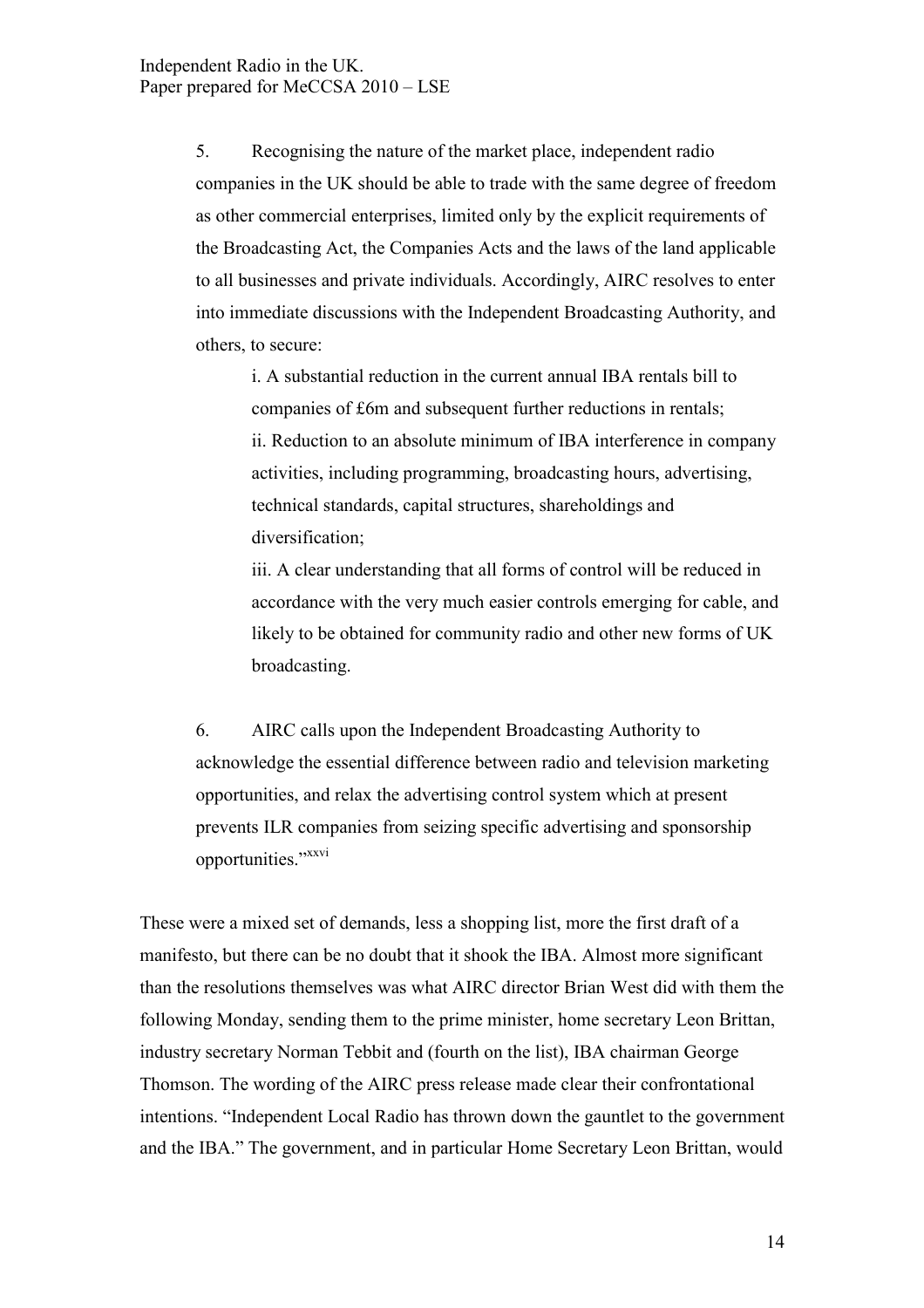have been neither bothered nor surprised, as Findlay had previously met him to explain ILR's concerns, and had been heard sympathetically.<sup>[xxvii](#page-18-0)</sup>

This was the occasion when *independent* radio started to shift into *commercial* radio. Findlay himself is clear on this point. "If there was a moment when the seeds of change were sown, it was probably round that Heathrow Conference, when the industry found its own voice, which it hadn't had up to that point. It found that politicians and Home Office officials were very keen to have a direct dialogue, and that the industry could have an influence and be listened to. That's when the commercial momentum began. We could change things for our commercial betterment, and begin making money."<sup>[xxviii](#page-18-0)</sup> It was also the moment when the politics of the Thacher era finally began to have their effect on *independent* radio in the UK, and to redirect it towards its *commercial* incarnation.

The horse trading between the radio companies and the IBA, and both with Government, continued until the IBA caught the companies off guard with an announcement early in November that it would make some changes to its regulatory regime. AIRC was blindsided, and was furious at having been outflanked. In March of the following year the companies decided to raise the stakes still further, since "the IBA announcement of 12 November really screwed things up" and "what was intended [by the IBA] did not go as far as the statement implied, and we had been led to believe".<sup>[xxix](#page-18-0)</sup> On 27 March the government announced the setting up of the Peacock Inquiry into the future funding of the BBC. On 28 March, AIRC went public with a request for a separate inquiry into radio structure and funding. "The government may not like the idea of two media inquiries at the same time, but our case for a radio inquiry …is strengthened by the BBC decision…'sorting out' the BBC in isolation from the rest of UK broadcasting will only cause mayhem elsewhere." [xxx](#page-18-0)x

The government indeed had no time for this second inquiry, which would have complicated Douglas Hurd's elegant postponing of the issues around broadcasting. AIRC's initiative therefore served to delay any potential resolution of the impasse over ILR, and took the immediate pressure off both the IBA and the government. The existence of the Peacock Inquiry provided a potential forum to pursue the discussions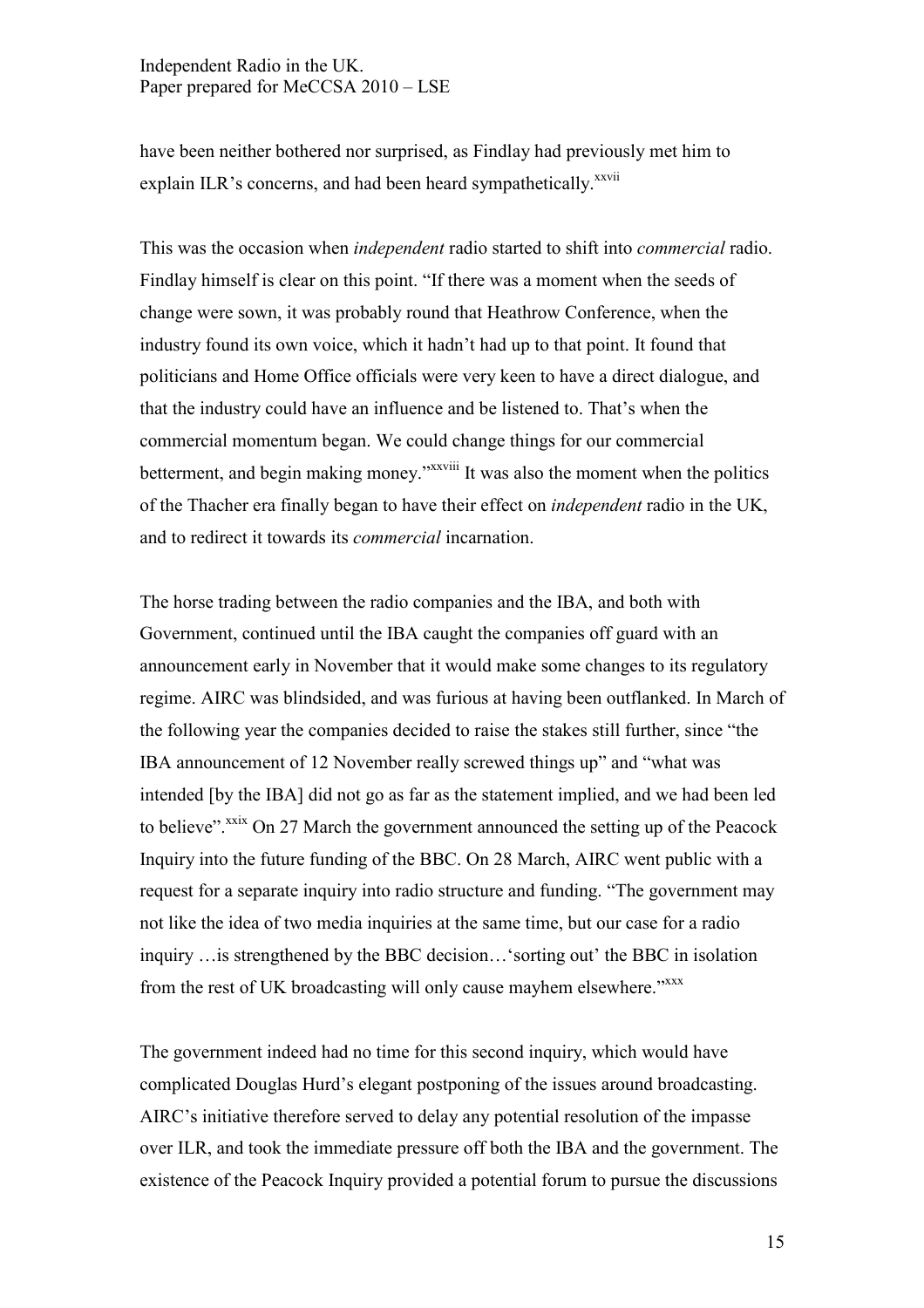about the future of ILR, but also moved the whole process from immediate decision into the middle distance.

Nevertheless, this was the start of a new era for commercial radio. Heathrow had changed at a stroke the relationship between the companies and their regulator. Suddenly, the companies were no longer content to be guided by the wisdom or lack of wisdom of the IBA. From that point onwards, the radio industry began to deal with its regulators in a spirit of confrontation, and in the language of confrontation. In the overall recasting of broadcasting structures in the UK in 1990, ILR began to mutate into *commercial* radio, and by the early nineties it had gained almost everything it had wished for at Heathrow.

We take the view that nothing more clearly differentiated *independent* from *commercial* radio than the device of secondary rental.<sup>[xxxi](#page-18-0)</sup> Thus the abolition of secondary rental in September 1988, as a direct response to the new circumstances, provided a powerful indication that there was to be an irrevocable break with the past. Further changes followed in quick succession. New programming philosophies such as 'formats' began to emerge, with the arrival of Antipodean experience in adult contemporary (AC) programming, and Richard Park's reinvention of Capital Radio's sound with his Contemporary Hit Radio (CHR) format. Simulcasting on FM and AM ended, and stations began to segment and target their market.

The report of the Peacock Committee in July 1986 had recommended that IBA regulation of radio should be replaced by a looser regime. This opening of the way for *commercial* radio to replace *independent* radio found expression in the 1987 Green Paper and eventually in the 1990 Broadcasting Act. The ILR stations were effectively relieved of most of their public service obligations. Competition became widespread, within the previous local monopoly localities, and from the new national commercial stations. Programming, advertising, sponsorship and ownership rules were relaxed, starting the move towards the consolidation of ownership and the networking of output which have come to characterise contemporary commercial radio. All of this was entirely in keeping with the tenor of the times, and those who sought to limit the effect of this liberalisation found themselves trying to stem an incoming tide.

16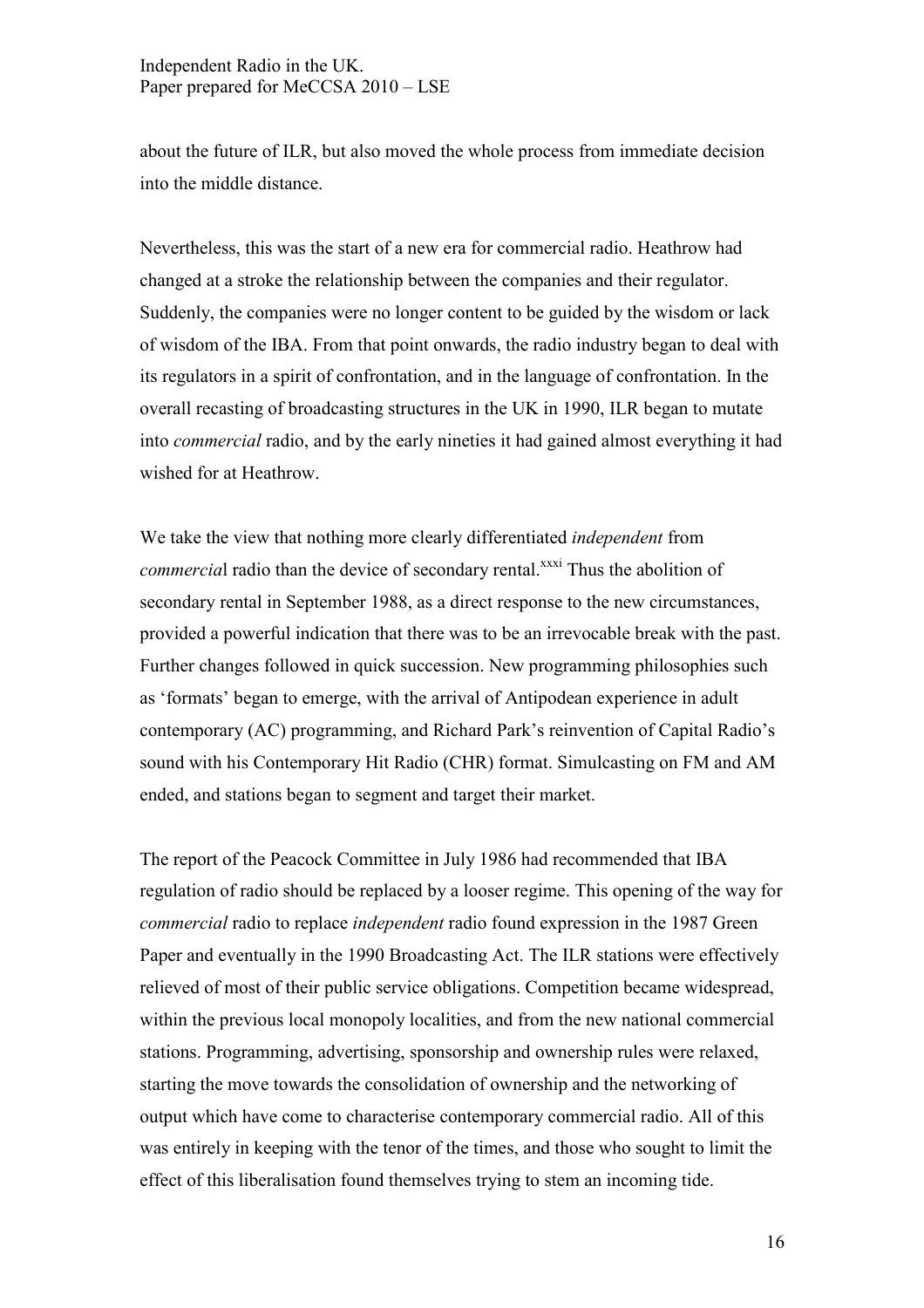The Broadcasting Act 1990 revealed key characteristics of the new political orthodoxy in respect of broadcasting, initiated by Thatcher's administrations and to be continued under Major, Blair and Brown. It focused on the removal of restrictions upon commercial operators (radio and television) and supporting the ideology of the free market. It sought to change the role of the regulator from interventionist to 'lighttouch'. In our view, independent radio as it had been conceived in the early seventies was characterised by the fusion of private enterprise and public service. The 1990 Act indicated that this structure, both in terms of the funding model and the resulting content characteristics, was terminally outdated. The 2003 Communications Act was to confirm that, and complete the transition.

1984 can be considered as the beginning of deregulation in British commercial radio, with effects continuing to the present day. All forms of regulation: structural, financial and content were overhauled as a result of the actions in the period 1984-89. The Heathrow Conference therefore acted as a starting point on the road to deregulation, which opened up the market and gave stations opportunities to pursue commercial goals. This has seen a clear change in the programming approaches. The old notion of "meaningful speech" all but disappeared after 1990. Defined branded formats for highly segmented audiences replaced "all things to all listeners"<sup>x[xxxii](#page-18-0)</sup> Opportunities for station consolidation created by changes to share ownership rules moved commercial radio firmly into the sphere of City trading and influence. The growth of larger groups – especially after the further liberalisation in the 2003 Communications Act – has meant increased significance for shareholders and individual owners. The new phase of commercial radio has resulted in a redefining of local, relevant content in the pursuit of revenue and ratings.

From the time of the Heathrow Conference and its immediate aftermath this move away towards commercial radio became inevitable. The Conference had focussed the strain and worries of the ILR companies on a challenge to the fundamental conception of ILR as *independent* rather than *commercial* radio. This was the pivotal shift in their collective perception and aspiration, and showed once again the correlation between the prevailing political spirit and the changing expectations of private radio in the UK.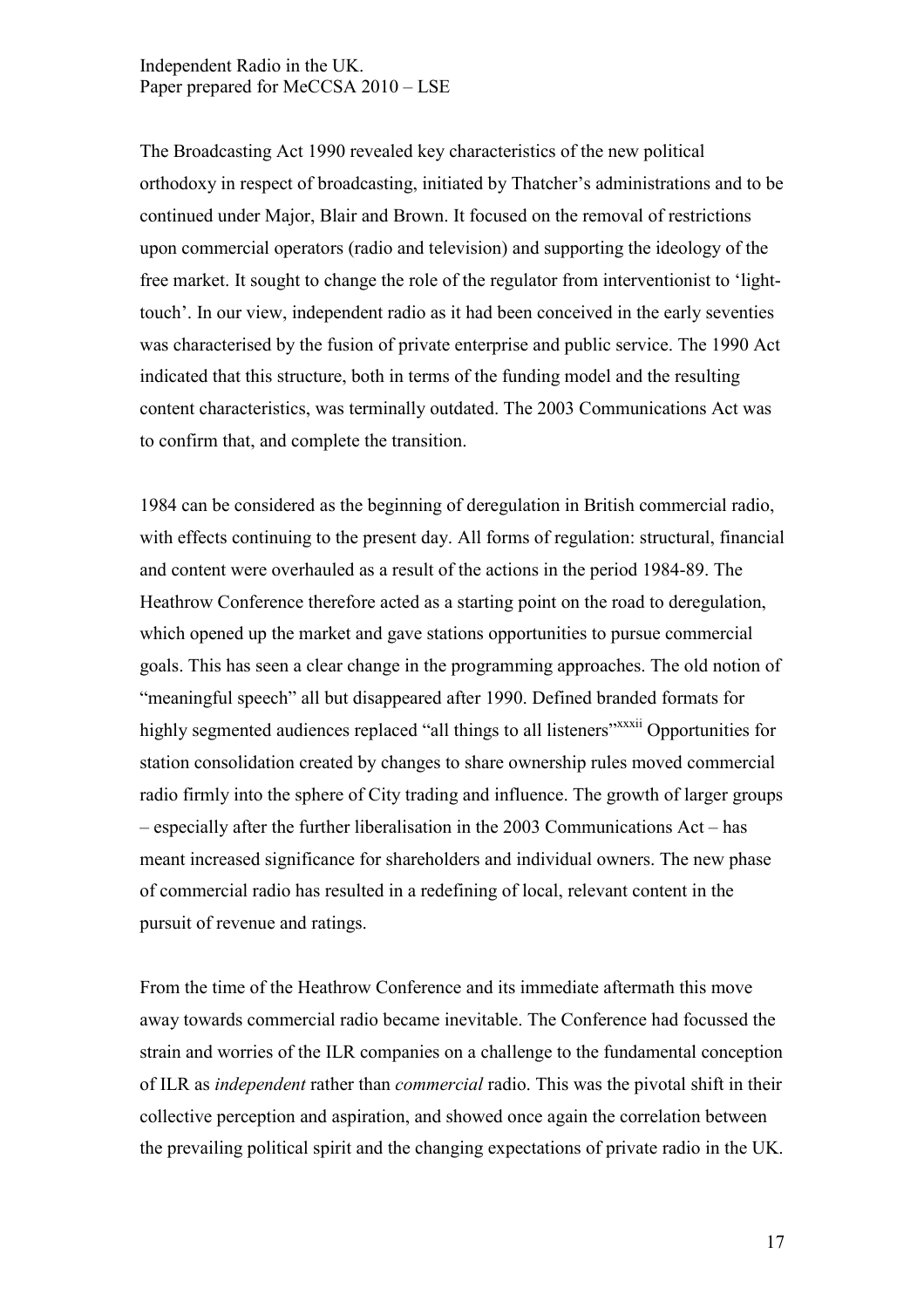At the very start of the radio medium, Britain had set its face against commercial radio, because that was wholly at odds with the political and cultural norms of society in the twenties. The official mindset produced little more than obstructionism when continental commercial radio won a wide popular following in the thirties. Following the BBC's good war, the post-war consensus was if anything even more unswervingly anti-commercial in respect of radio, despite the eventual arrival of ITV in 1955/6. Through the sixties, the political establishment set its face against commercial radio in response to the pop music, transistor-led cultural resurgence of youth culture, and duly 'sank' the pirate ships when they tried to provide something outside the system.

When an alternative to BBC radio became inescapable in the seventies, it took the form of an alternative public service system of local radio, funded by advertising but heavily regulated. That proved remarkably successful in audience terms, politically and even financially, but the events which followed the General Election in 1979 meant that its days were numbered. The political centre had shifted irrevocably, and at the Heathrow Conference in 1984 the radio companies set in train the move away from *independent* radio to full *commercial* radio which was to arrive through the later nineties and be confirmed in the present century.

It is hard to imagine a change in the current basic approach to advertising-funded radio in the UK without another equal political shift. It is Community Radio – brought into being as a result of the efforts of the commercial radio regulator, the Radio Authority – which looks set to be the true heir to the ambitions of *independent* radio in the UK. How it fares will, in turn, depend heavily upon political will, and where the new socio-political consensus settles after yet another potentially seminal General Election this year. This inextricable inter-weaving of the fortune of non-BBC radio and the prevailing political philosophy is central to the understanding of how the UK as a whole works, and the broadcasting which it thus enjoys.

**Tony Stoller** [\(tonystoller@yahoo.co.uk](mailto:tonystoller@yahoo.co.uk)) **Emma Wray** [\(ewray@bournemouth.ac.uk](mailto:ewray@bournemouth.ac.uk))

6 January 2010